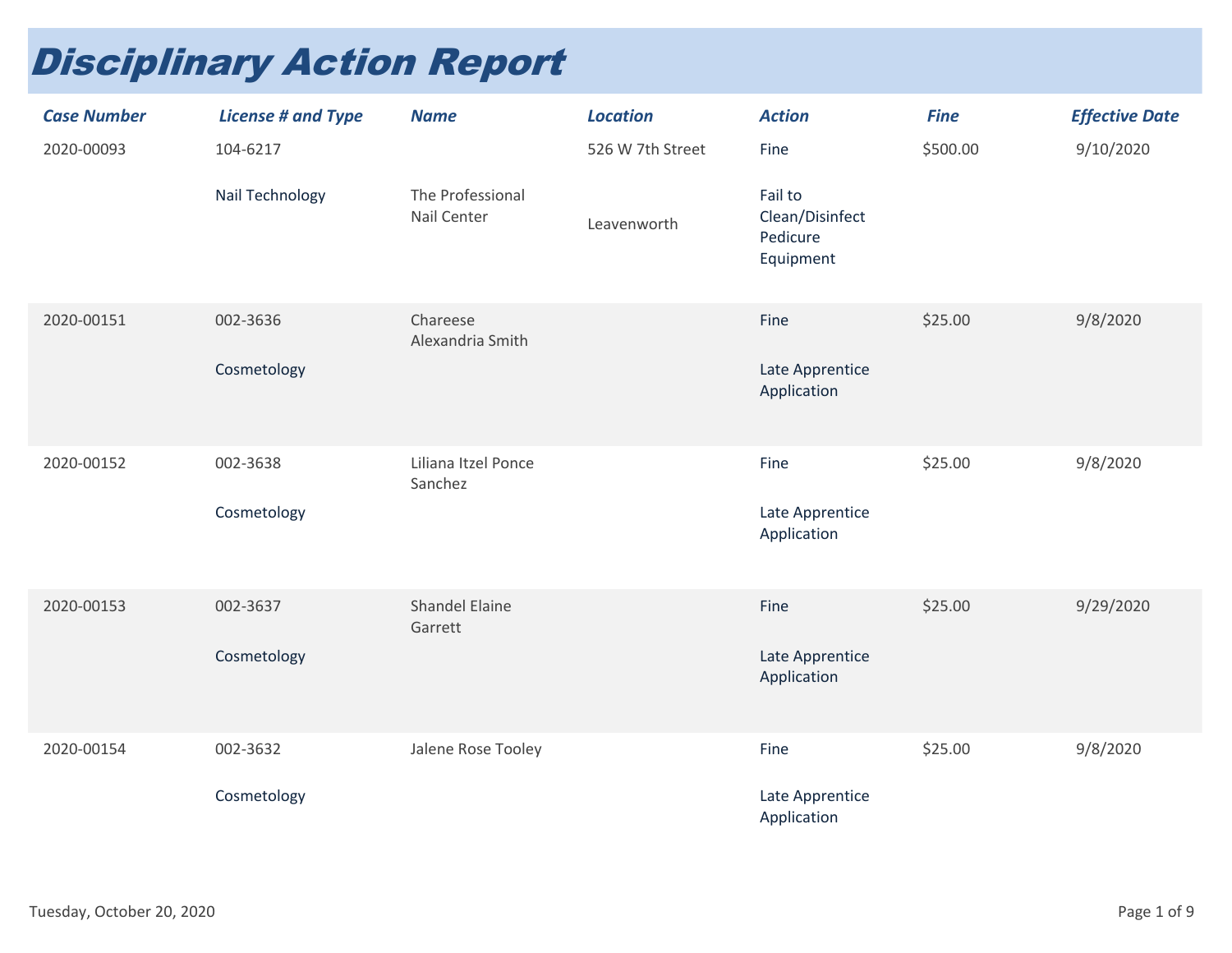| <b>Case Number</b> | <b>License # and Type</b>    | <b>Name</b>            | <b>Location</b>                                 | <b>Action</b>                                                      | <b>Fine</b> | <b>Effective Date</b> |
|--------------------|------------------------------|------------------------|-------------------------------------------------|--------------------------------------------------------------------|-------------|-----------------------|
| 2020-00155         | 104-8266<br>Nail Technology  | <b>Elegant Nails</b>   | 2146 N Collective<br>Lane, Suite 106<br>Wichita | Fine<br>Fail to<br>Clean/Disinfect<br>Pedicure/Reuse<br>Single Use | \$1,000.00  | 9/8/2020              |
| 2020-00157         | 004-12653<br>Cosmetology     | <b>Headlines Salon</b> | 310 W Central, Suite C<br>Andover               | Fine<br>Expired<br>Establishment<br>License                        | \$250.00    | 9/8/2020              |
| 2020-00158         | 100-23648<br>Nail Technology | Diana L McCann         |                                                 | Fine<br>Work in Expired<br>Establishment                           | \$50.00     | 9/8/2020              |
| 2020-00159         | 104-7632<br>Nail Technology  | Nail Boutique &<br>Spa | 8918 W 21st St<br>North, Suite 500<br>Wichita   | Fine<br><b>Infection Control</b><br>Violation(s)                   | \$750.00    | 9/8/2020              |
| 2020-00160         | 850-2060<br>Tanning          | <b>Tan Lines</b>       | 907 W 31st St South<br>Wichita                  | Fine<br>Expired<br>Establishment<br>License                        | \$500.00    | 9/15/2020             |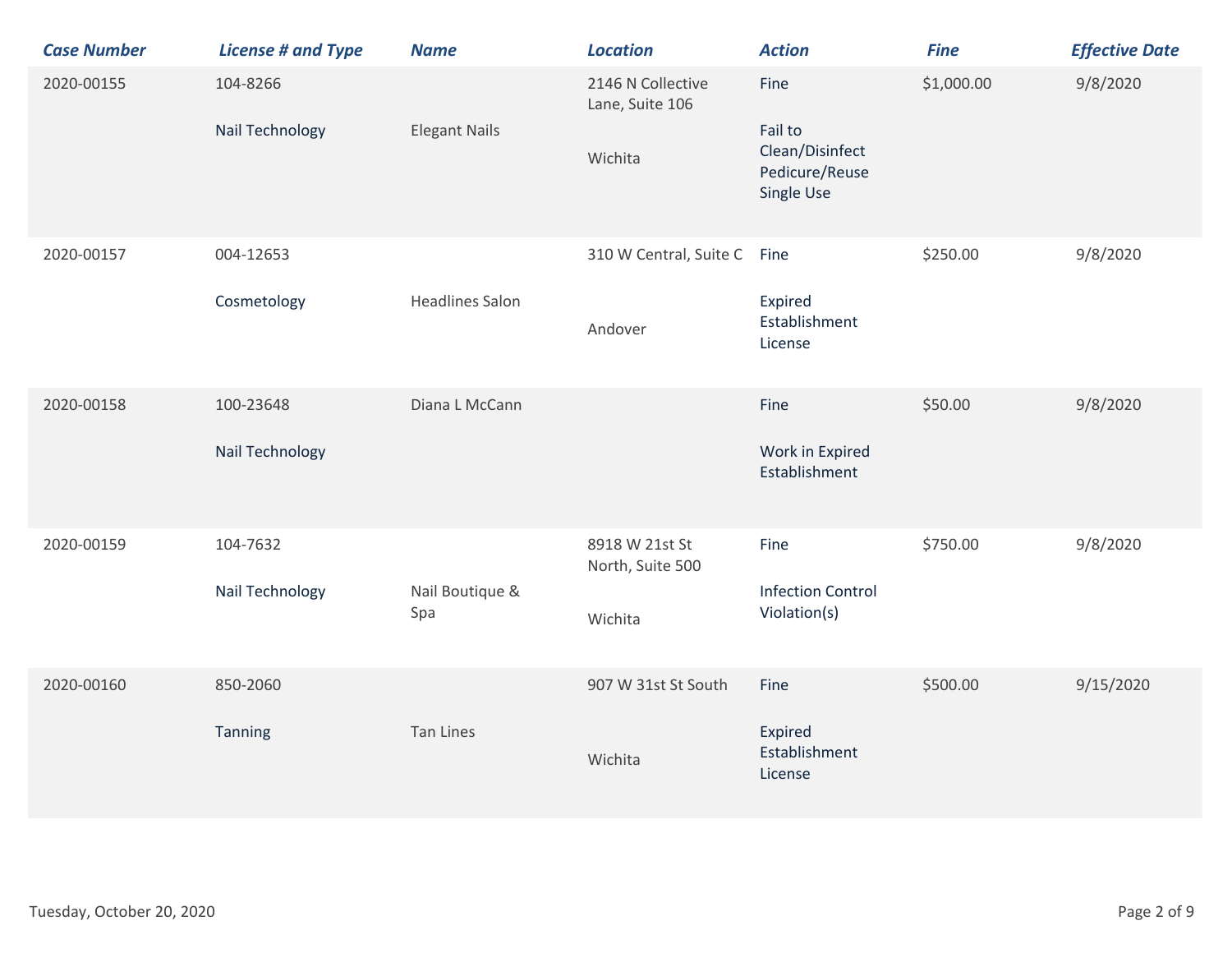| <b>Case Number</b> | <b>License # and Type</b> | <b>Name</b>                         | <b>Location</b>   | <b>Action</b>                                       | <b>Fine</b> | <b>Effective Date</b> |
|--------------------|---------------------------|-------------------------------------|-------------------|-----------------------------------------------------|-------------|-----------------------|
| 2020-00161         | 004-100046                |                                     | 1045 SW Gage Blvd | Fine                                                | \$500.00    | 9/8/2020              |
|                    | Cosmetology               | Affinity Hair &<br>Nails            | Topeka            | Fail to<br>Clean/Disinfect<br>Pedicure<br>Equipment |             |                       |
| 2020-00162         | 000-91892                 | Jolena Antionette<br><b>McFalls</b> |                   | Fine                                                | \$250.00    | 9/8/2020              |
|                    | Cosmetology               |                                     |                   | Expired<br>Practitioner<br>License                  |             |                       |
| 2020-00163         | 104-7716                  |                                     | 910 NW 25th #H    | Fine                                                | \$1,000.00  | 9/8/2020              |
|                    | Nail Technology           | <b>Beauty Nails</b>                 | Topeka            | Fail to<br>Clean/Disinfect<br>Pedicure<br>Equipment |             |                       |
| 2020-00164         | 004-12553                 |                                     | 4516 S 4th Street | Fine                                                | \$500.00    | 9/8/2020              |
|                    | Cosmetology               | Bella Vita Salon                    | Leavenworth       | Fail to<br>Clean/Disinfect<br>Pedicure<br>Equipment |             |                       |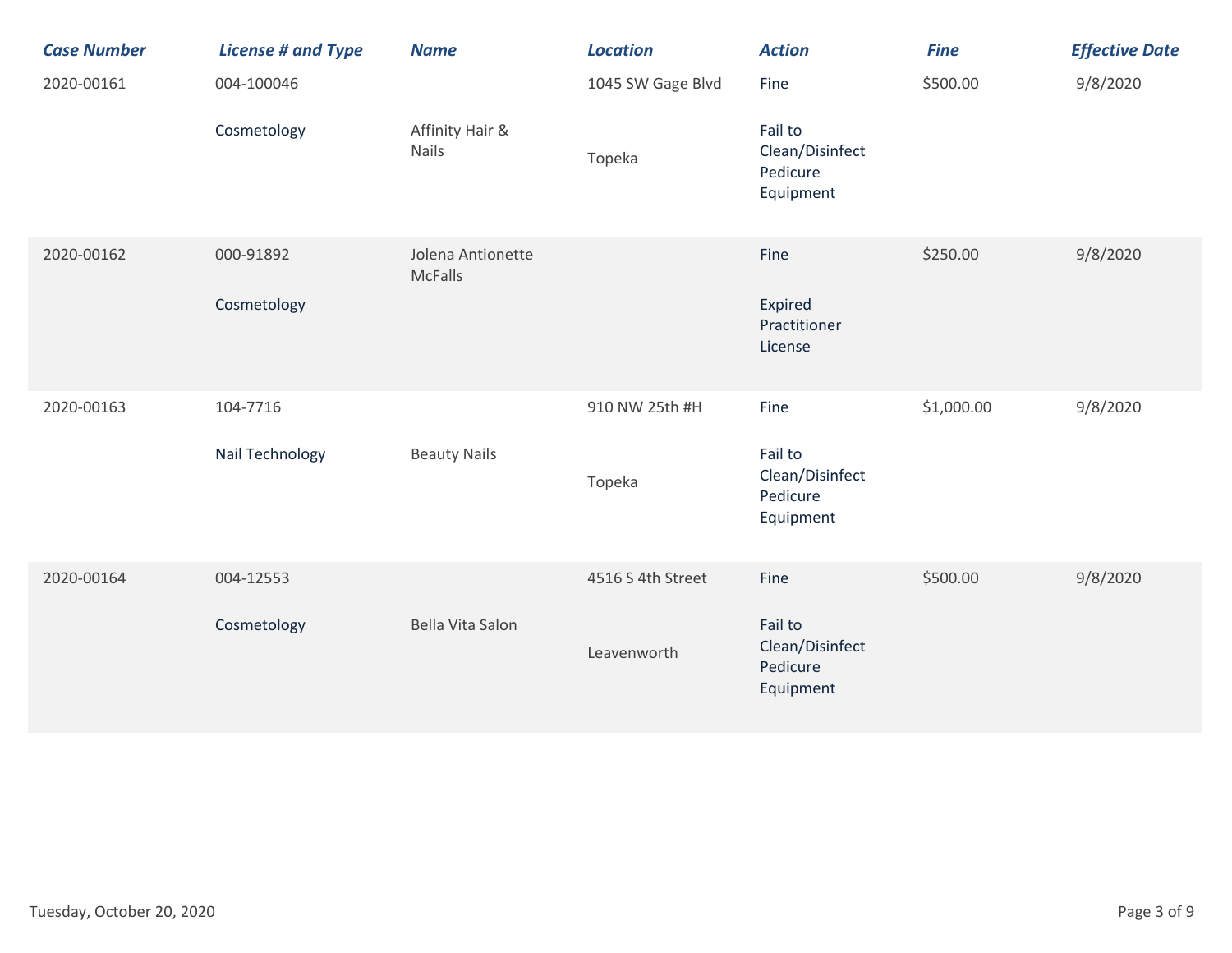| <b>Case Number</b> | <b>License # and Type</b>   | <b>Name</b>                 | <b>Location</b>                                        | <b>Action</b>                                                      | <b>Fine</b> | <b>Effective Date</b> |
|--------------------|-----------------------------|-----------------------------|--------------------------------------------------------|--------------------------------------------------------------------|-------------|-----------------------|
| 2020-00165         | 104-8268<br>Nail Technology | The Nail Guy                | 2727 SW Wanamaker<br>Road, Studio 32<br>Topeka         | Fine<br>Fail to<br>Clean/Disinfect<br>Pedicure/Reuse<br>Single Use | \$1,000.00  | 9/8/2020              |
| 2020-00166         | 004-10727<br>Cosmetology    | Avalon                      | 3901 Vanesta Drive,<br>Suite D<br>Manhattan            | Fine<br>Single-Use Items-<br>Reusing/Fail to<br>Dispose of         | \$500.00    | 9/8/2020              |
| 2020-00168         | 004-100096<br>Cosmetology   | The Fair Fox Salon<br>& Spa | 1201 State Street,<br>Suite B<br>Salina                | Fine<br>Single-Use Items-<br>Reusing/Fail to<br>Dispose of         | \$500.00    | 9/8/2020              |
| 2020-00171         | 104-7989<br>Nail Technology | <b>First Star Nails</b>     | 22022 W 66th Street<br>Shawnee                         | Fine<br>Fail to<br>Clean/Disinfect<br>Pedicure/Reuse<br>Single Use | \$1,000.00  | 9/8/2020              |
| 2020-00172         | 004-11729<br>Cosmetology    | Michael's Salon             | 7002 W 83rd Street,<br>Suite A<br><b>Overland Park</b> | Fine<br>Single-Use Items-<br>Reusing/Fail to<br>Dispose of         | \$500.00    | 9/8/2020              |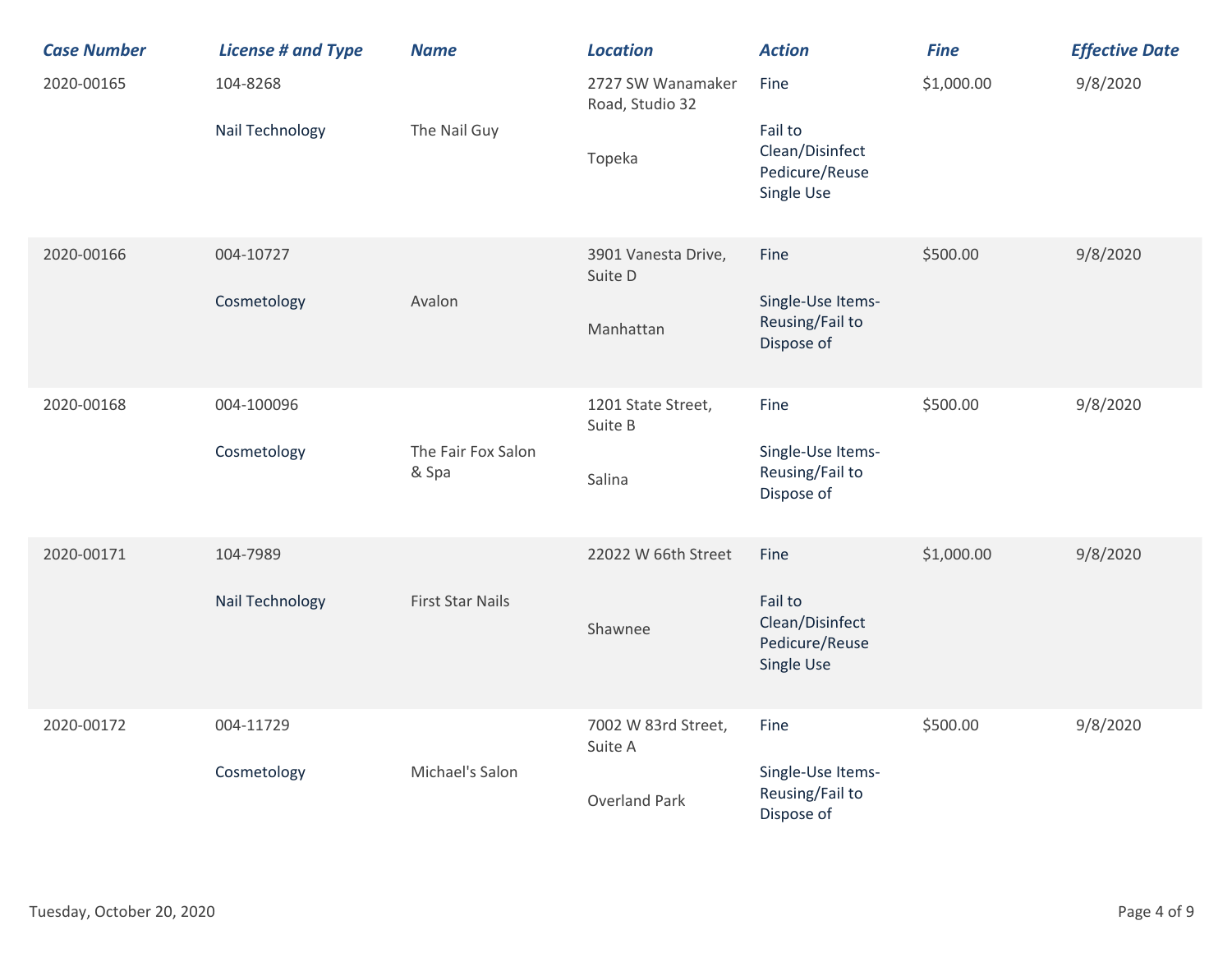| <b>Case Number</b> | <b>License # and Type</b>          | <b>Name</b>              | <b>Location</b>                    | <b>Action</b>                                                      | <b>Fine</b> | <b>Effective Date</b> |
|--------------------|------------------------------------|--------------------------|------------------------------------|--------------------------------------------------------------------|-------------|-----------------------|
| 2020-00173         | 104-8133<br>Nail Technology        | <b>Angel Nails</b>       | 905 N West Street<br>Wichita       | Fine<br>Fail to<br>Clean/Disinfect<br>Pedicure<br>Equipment        | \$500.00    | 9/8/2020              |
| 2020-00176         | 004-100126<br>Cosmetology          | Polished Coupe           | 301 N Main Street<br>Kingman       | Fine<br>Fail to<br>Clean/Disinfect<br>Pedicure/Reuse<br>Single Use | \$1,000.00  | 9/8/2020              |
| 2020-00177         | 104-8010<br><b>Nail Technology</b> | <b>Vicky Nails Salon</b> | 423 S Main<br>Pratt                | Fine<br>Fail to<br>Clean/Disinfect<br>Pedicure/Reuse<br>Single Use | \$2,000.00  | 9/15/2020             |
| 2020-00178         | 104-8295<br>Nail Technology        | Davi Nails               | 1905 E 17th Avenue<br>Hutchinson   | Fine<br>Single-Use Items-<br>Reusing/Fail to<br>Dispose of         | \$500.00    | 9/8/2020              |
| 2020-00179         | 004-1724<br>Cosmetology            | Hairbenders              | 119 N State<br><b>Yates Center</b> | Fine<br>Single-Use Items-<br>Reusing/Fail to<br>Dispose of         | \$500.00    | 9/8/2020              |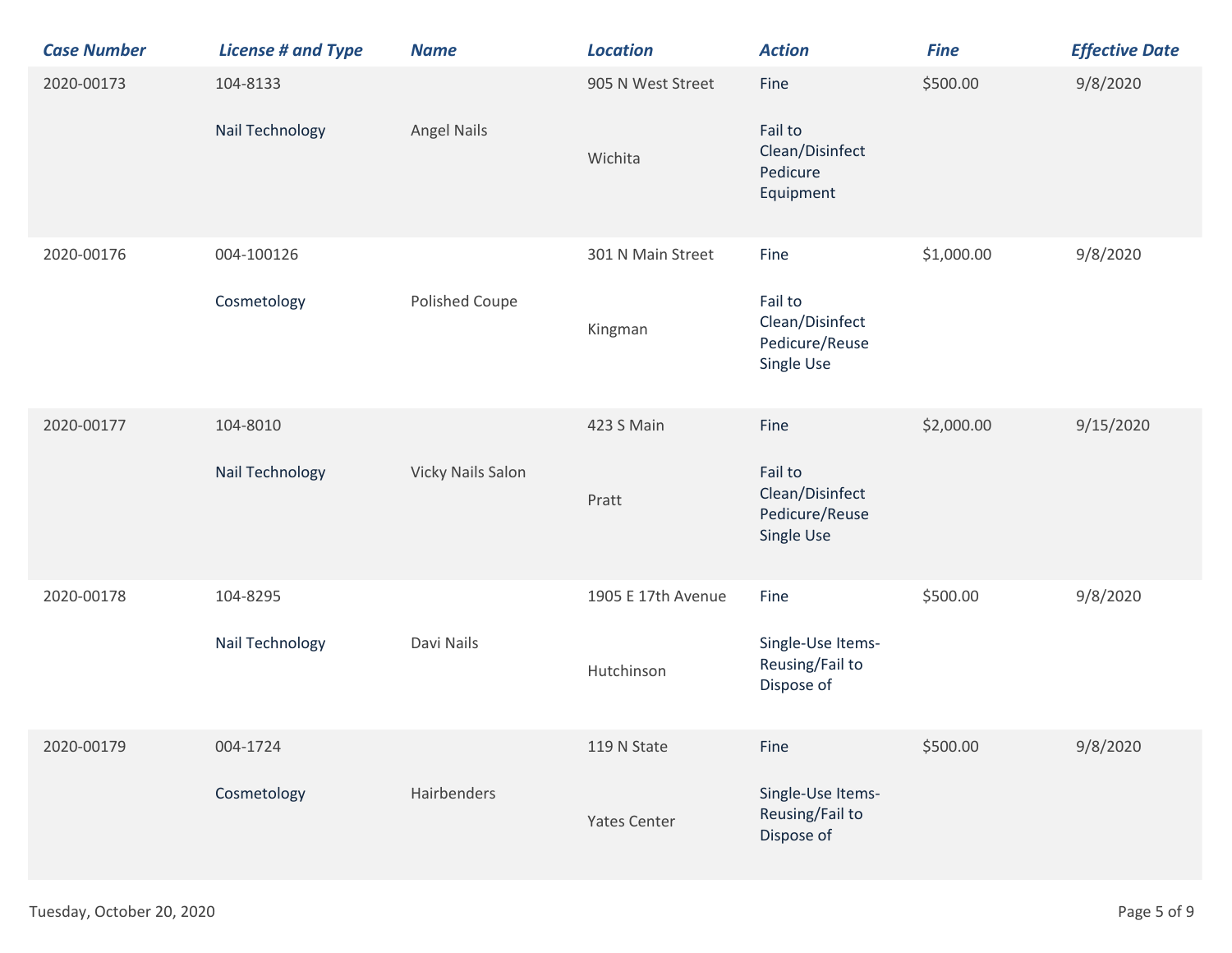| <b>Case Number</b> | <b>License # and Type</b> | <b>Name</b>                             | <b>Location</b>         | <b>Action</b>                                              | <b>Fine</b> | <b>Effective Date</b> |
|--------------------|---------------------------|-----------------------------------------|-------------------------|------------------------------------------------------------|-------------|-----------------------|
| 2020-00180         | 104-8280                  |                                         | 1015 E 16th Street      | Fine                                                       | \$1,000.00  | 9/8/2020              |
|                    | Nail Technology           | KT Nails & Spa                          | Wellington              | Single-Use Items-<br>Reusing/Fail to<br>Dispose of         |             |                       |
| 2020-00181         | 104-7990                  |                                         | 12008 W 87th St<br>Pkwy | Fine                                                       | \$500.00    | 9/8/2020              |
|                    | Nail Technology           | <b>Bella Nails</b>                      | Lenexa                  | Single-Use Items-<br>Reusing/Fail to<br>Dispose of         |             |                       |
| 2020-00182         | 104-8250                  |                                         | 395 N K7 Hwy            | Fine                                                       | \$1,000.00  | 9/8/2020              |
|                    | Nail Technology           | Regal Nails Salon<br>and Spa            | Olathe                  | Fail to<br>Clean/Disinfect<br>Pedicure/Reuse<br>Single Use |             |                       |
| 2020-00183         | 004-10976                 |                                         | 711 N Main St           | Fine                                                       | \$500.00    | 9/8/2020              |
|                    | Cosmetology               | Angles Beauty &<br><b>Health Center</b> | Goddard                 | Fail to<br>Clean/Disinfect<br>Pedicure<br>Equipment        |             |                       |
| 2020-00184         | 004-2905                  |                                         | 2424 N Woodlawn         | Fine                                                       | \$500.00    | 9/8/2020              |
|                    | Cosmetology               | The Hair<br>Connection II               | Wichita                 | Single-Use Items-<br>Reusing/Fail to<br>Dispose of         |             |                       |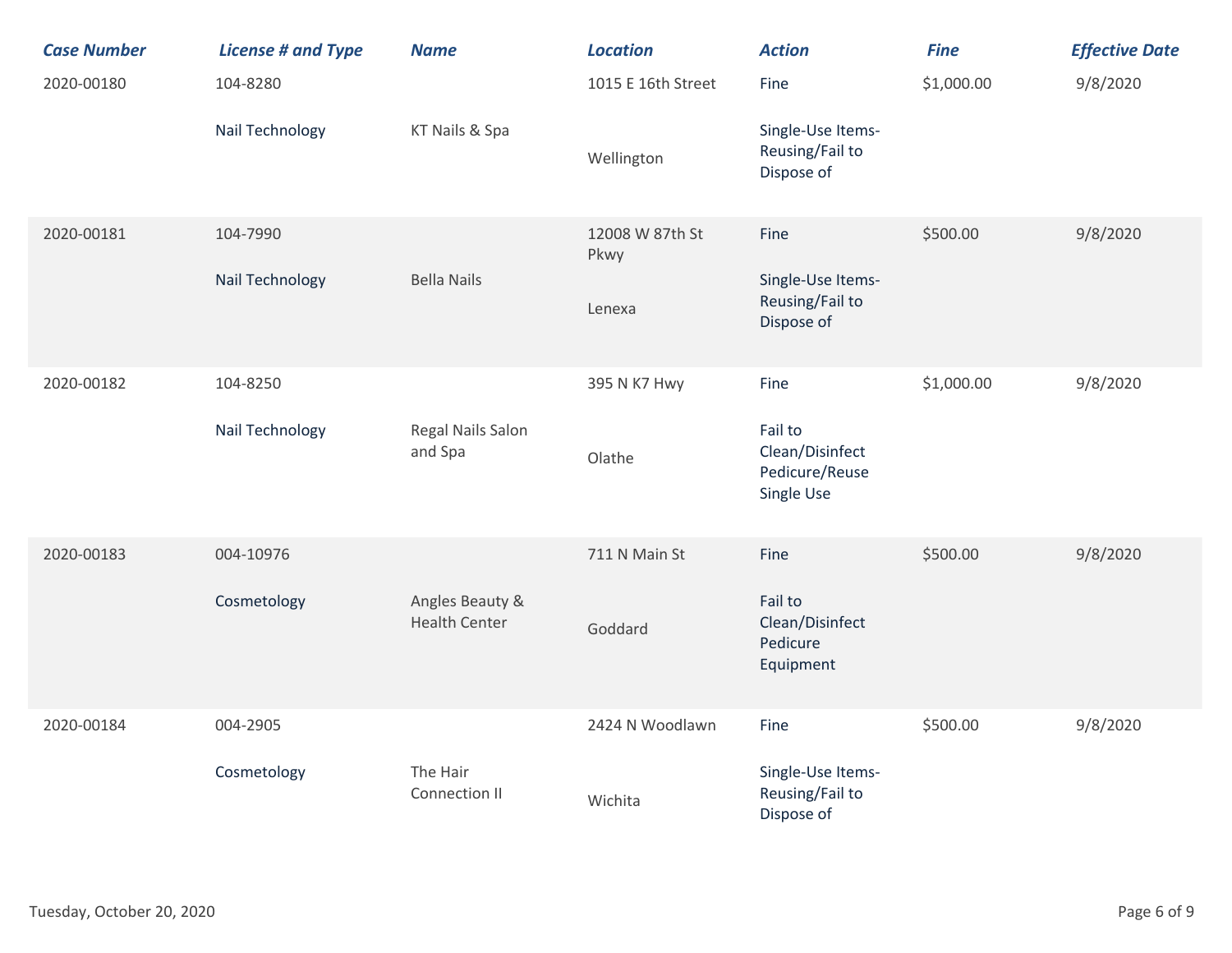| <b>Case Number</b> | <b>License # and Type</b>    | <b>Name</b>                               | <b>Location</b>                               | <b>Action</b>                                              | <b>Fine</b> | <b>Effective Date</b> |
|--------------------|------------------------------|-------------------------------------------|-----------------------------------------------|------------------------------------------------------------|-------------|-----------------------|
| 2020-00185         | 004-5454<br>Cosmetology      | Kelly's Casa De'<br><b>Hair And Nails</b> | 1605 N Wood<br>Wichita                        | Fine<br>Single-Use Items-<br>Reusing/Fail to<br>Dispose of | \$500.00    | 9/8/2020              |
| 2020-00186         | 104-8011<br>Nail Technology  | <b>Nail Elements</b>                      | 1821 Madison Ste<br>#400-500<br>Derby         | Fine<br>Single-Use Items-<br>Reusing/Fail to<br>Dispose of | \$500.00    | 9/8/2020              |
| 2020-00187         | 204-9317<br><b>Esthetics</b> | <b>Nail Elements</b>                      | 1821 Madison Ste<br>#400-500<br>Derby         | Fine<br>Single-Use Items-<br>Reusing/Fail to<br>Dispose of | \$500.00    | 9/8/2020              |
| 2020-00188         | 104-7968<br>Nail Technology  | ProNail Organic<br>Spa                    | 208 S Centennial<br><b>Drive</b><br>McPherson | Fine<br>Single-Use Items-<br>Reusing/Fail to<br>Dispose of | \$500.00    | 9/8/2020              |
| 2020-00189         | 000-17739<br>Cosmetology     | Stana J Zehr                              |                                               | Fine<br>Expired<br>Practitioner<br>License                 | \$250.00    | 9/8/2020              |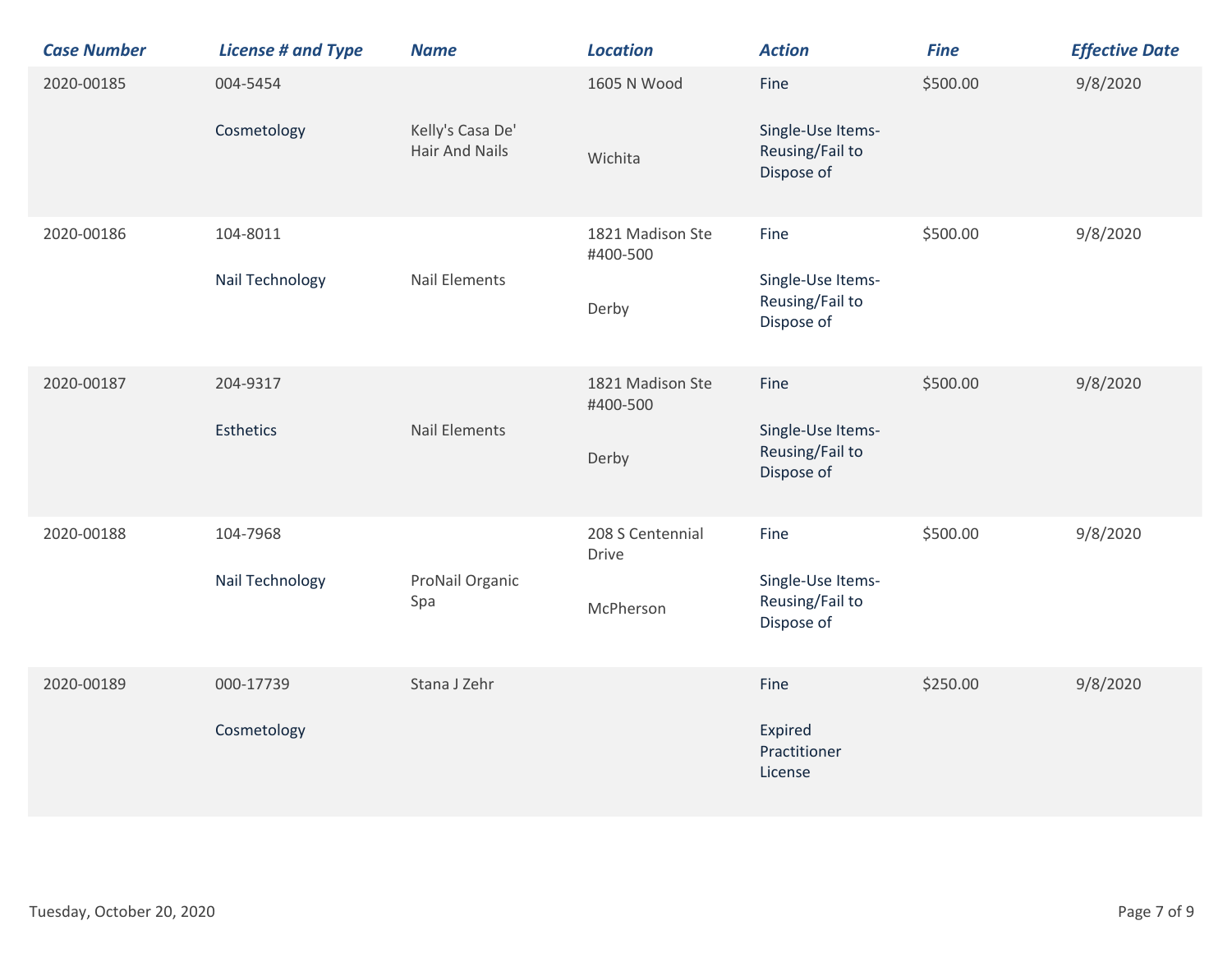| <b>Case Number</b> | <b>License # and Type</b> | <b>Name</b>       | <b>Location</b>         | <b>Action</b>                                       | <b>Fine</b> | <b>Effective Date</b> |
|--------------------|---------------------------|-------------------|-------------------------|-----------------------------------------------------|-------------|-----------------------|
| 2020-00190         | 104-6652                  |                   | 1017 Washington<br>Road | Fine                                                | \$500.00    | 9/8/2020              |
|                    | Nail Technology           | Victoria Nail     | Newton                  | Single-Use Items-<br>Reusing/Fail to<br>Dispose of  |             |                       |
| 2020-00191         | 004-11640                 |                   | 215 N Kansas            | Fine                                                | \$500.00    | 9/8/2020              |
|                    | Cosmetology               | A Mark of Beauty  | Liberal                 | Single-Use Items-<br>Reusing/Fail to<br>Dispose of  |             |                       |
| 2020-00192         | 004-11465                 |                   | 923 N Kansas            | Fine                                                | \$500.00    | 9/8/2020              |
|                    | Cosmetology               | Hairpros          | Liberal                 | Fail to<br>Clean/Disinfect<br>Pedicure<br>Equipment |             |                       |
| 2020-00193         | 000-98039                 | Aguedita Martinez |                         | Fine                                                | \$250.00    | 9/8/2020              |
|                    | Cosmetology               |                   |                         | Expired<br>Practitioner<br>License                  |             |                       |
| 2020-00194         | 104-7675                  |                   | 2601 Central, Suite 31  | Fine                                                | \$1,000.00  | 9/8/2020              |
|                    | Nail Technology           | <b>Foxy Nails</b> | Dodge City              | Fail to<br>Clean/Disinfect<br>Pedicure<br>Equipment |             |                       |